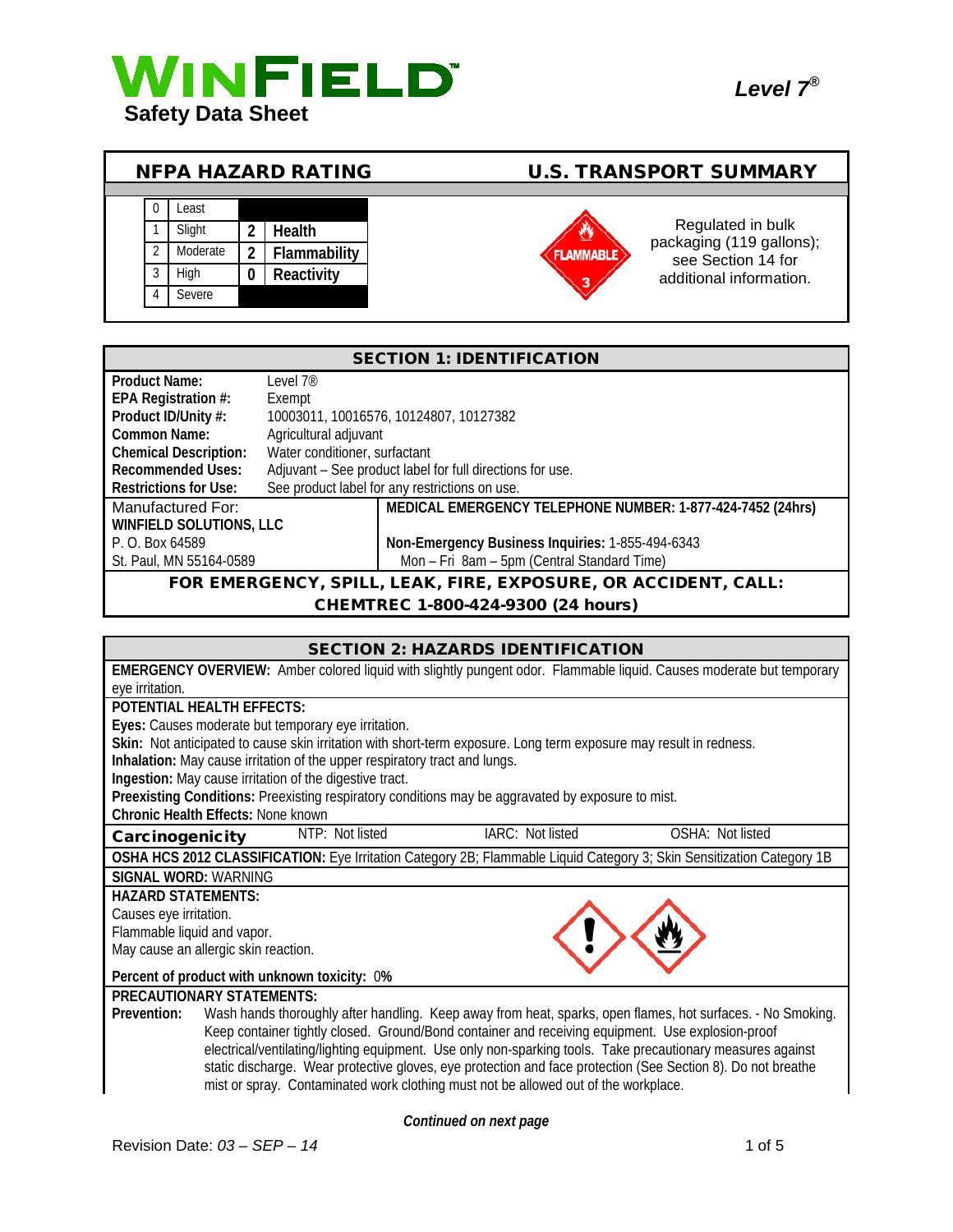| Response: | If in eyes: Rinse cautiously with water for 15 minutes. Remove contact lenses, if present and easy to do.           |  |  |
|-----------|---------------------------------------------------------------------------------------------------------------------|--|--|
|           | Continue rinsing. If eye irritation persists: Get medical attention. If on skin (or hair): Take off immediately all |  |  |
|           | contaminated clothing. Rinse skin with water/shower. In case of fire: Use alcohol-resistant foam, universal         |  |  |
|           | foam, water spray or water fog to extinguish. If skin irritation or rash occurs: Get medical attention. Wash        |  |  |
|           | contaminated clothing before reuse.                                                                                 |  |  |
| Storage:  | Store in a well-ventilated place. Keep cool.                                                                        |  |  |
| Disposal  | Dispose of contents/container in accordance with Federal, state and local regulations.                              |  |  |

| <b>SECTION 3: COMPOSITION/INFORMATION ON INGREDIENTS</b>                                                                       |                 |            |  |
|--------------------------------------------------------------------------------------------------------------------------------|-----------------|------------|--|
| Ingredient                                                                                                                     | % (wt)          | CAS Reg. # |  |
| Ammonium sulfate                                                                                                               | $13.0 - 17.0\%$ | 7783-20-2  |  |
| Ethyl lactate                                                                                                                  | $4.0 - 6.0\%$   | $97-64-3$  |  |
|                                                                                                                                |                 |            |  |
|                                                                                                                                |                 |            |  |
| *Ingredients not specifically listed are non-hazardous and are considered to be confidential business information under 29 CFR |                 |            |  |
| 1910.1200(i).                                                                                                                  |                 |            |  |
| $Q_{\text{max}}(Q_{\text{max}})$ and $Q_{\text{max}}(Q_{\text{max}})$ and $Q_{\text{max}}(Q_{\text{max}})$                     |                 |            |  |

See Section 8 for exposure limits.

| <b>SECTION 4: FIRST AID MEASURES</b> |                                                                                                                                                                                                                                    |  |  |
|--------------------------------------|------------------------------------------------------------------------------------------------------------------------------------------------------------------------------------------------------------------------------------|--|--|
| Inhalation:                          | Remove person from contaminated area to fresh air and assist breathing as needed. Seek medical attention<br>if irritation occurs.                                                                                                  |  |  |
| Ingestion:                           | Seek medical attention or call a poison control center for treatment advice. Do not induce vomiting unless<br>instructed to do so by a poison control center or doctor. Do not give anything by mouth to an unconscious<br>person. |  |  |
| Eyes:                                | Flush eyes with clean water for at least 15 minutes. Lift eyelids to facilitate irrigation. If present, remove<br>contact lenses after 5 minutes and continue rinsing. Seek medical attention immediately.                         |  |  |
| Skin:                                | Remove contaminated clothing and wash before re-using. Flush skin with water and then wash with soap<br>and water. Seek medical attention if irritation persists.                                                                  |  |  |

## SECTION 5: FIRE FIGHTING MEASURES

**Suitable Extinguishing Media:** Alcohol-resistant foam, universal foam, water spray or water fog **Unsuitable Extinguishing Media:** Water jet

**Special Fire Fighting Procedures:** Wear NIOSH/MSHA approved self-contained breathing apparatus and full bunker gear. Dike area to prevent runoff and contamination of water sources. Dispose of fire control water later. Avoid breathing vapors; keep upwind.

**Hazardous Combustion Products:** Toxic gases such as ammonia, sulfur oxides and carbon oxides may be formed in a fire situation.

**Unusual Fire and Explosion Hazards:** None known

## SECTION 6: ACCIDENTAL RELEASE MEASURES

**Personal Precautions:** Refer to Section 8 for personal protective equipment to be worn during containment and clean-up of a spill involving this product.

**Environmental Precautions:** Do not allow spilled product to enter sewers or waterways.

**Methods for Containment:** Contain spilled liquid by diking area with sand or earth. DO NOT use combustible materials such as sawdust.

**Methods for Clean-up:** Cover contained spill with an inert absorbent material such as sand, vermiculite or other appropriate material. Do not use combustible material such as sawdust. Scoop or sweep up material and place in a container for disposal. Do not place spilled material back in original container. Eliminate all ignition sources.

**Other Information:** None known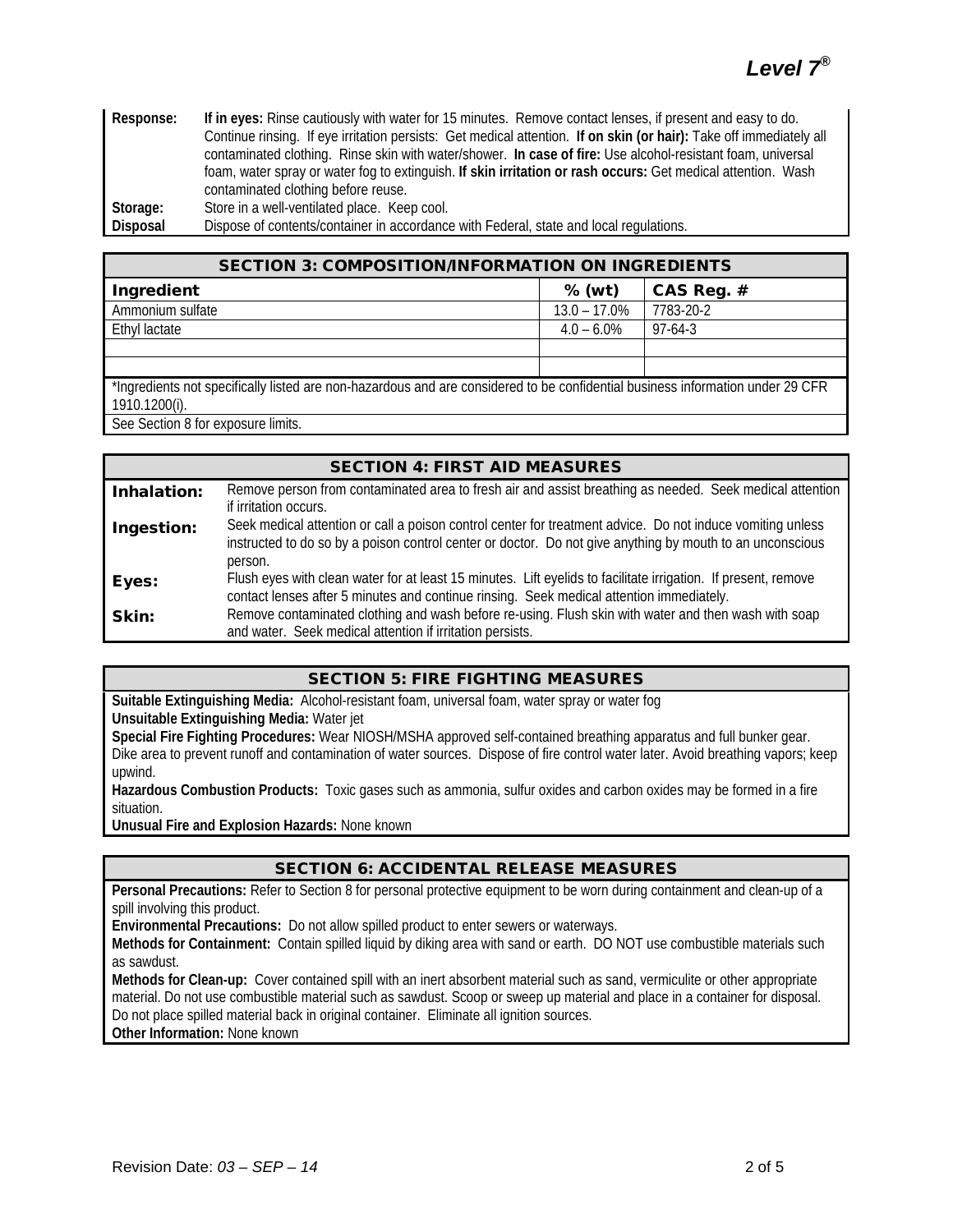#### SECTION 7: HANDLING AND STORAGE

**Handling:** Ensure adequate ventilation. Immediately clean up spills that occur during handling. Keep containers closed when not in use. Practice good hygiene after using this material, especially before eating, drinking, smoking, using the toilet, or applying cosmetics.

**Storage:** Store in cool, dry areas away from children, feed and food products and sources of heat or flame. Protect from freezing. Protect package from physical damage. Take measures to prevent the buildup of electrostatic charge. **Minimum Storage Temperature:** 32°F

**Other Precautions:** Consult Federal, state and local laws and regulations pertaining to storage.

#### SECTION 8: EXPOSURE CONTROLS/PERSONAL PROTECTION

| <b>Exposure Guidelines</b>                                                                                                   |                                                                                                 |                  |           |
|------------------------------------------------------------------------------------------------------------------------------|-------------------------------------------------------------------------------------------------|------------------|-----------|
| Component:                                                                                                                   | <b>OSHA PEL</b>                                                                                 | <b>ACGIH TLV</b> | NIOSH REL |
| No components have established limits                                                                                        |                                                                                                 |                  |           |
|                                                                                                                              |                                                                                                 |                  |           |
| Respiratory Protection: When handling this product in areas which are not properly ventilated wear NIOSH approved air-       |                                                                                                 |                  |           |
| purifying respirator with cartridges/canisters approved for general particulates and organic vapors.                         |                                                                                                 |                  |           |
| <b>Engineering Controls:</b>                                                                                                 | Local Exhaust: Provide general or local exhaust ventilation systems to maintain airborne        |                  |           |
|                                                                                                                              | concentrations below OSHA PELs or other specified exposure limits. Local exhaust ventilation is |                  |           |
| preferred.                                                                                                                   |                                                                                                 |                  |           |
| Protective Gloves: Wear chemical resistant gloves to prevent skin contact.                                                   |                                                                                                 |                  |           |
| Eye Protection: To avoid contact with eyes, wear chemical goggles or full face shield and safety glasses. Contact lenses are |                                                                                                 |                  |           |
| not protective eye devices. An emergency eyewash or water supply should be readily accessible to the work area.              |                                                                                                 |                  |           |
| Other Protective Clothing or Equipment: Wear long-sleeve shirt, long pants and shoes plus socks to prevent skin contact.     |                                                                                                 |                  |           |
| Work/Hygienic Practices: Never eat, drink, nor use tobacco in work areas. Practice good hygiene after using this material,   |                                                                                                 |                  |           |
| especially before eating, drinking, smoking, using the toilet, or applying cosmetics.                                        |                                                                                                 |                  |           |

#### SECTION 9: PHYSICAL AND CHEMICAL PROPERTIES

**Solubility in Water (wt %): Appearance and odor:** Amber color with slightly

pungent odor

**Physical State:** Liquid **Specific Gravity (H<sub>2</sub>O=1): 1.22 (typical)** 1.22 (typical) **Vapor Pressure (mm Hg):** Not determined **Density (Ibs/gallon):** 10.18 lbs/gallon (typical)<br> **Vapor Density (Air=1):** Not determined **Delting Point/Freezing Point:** Not determined **Vapor Density (Air and Tairbor Density (Air and Nelting Point/Freezing Point:** Not determined Miscible<br>Miscible **Boiling Point/Range:** Not determined **Viscosity:** Not determined **pH** (1% solution in distilled water): 2.92<br>**Appearance and odor:** Amber color with slightly **Flash Point:** 103°

**Flash Point:** 103°F (54°C)

## SECTION 10: STABILITY AND REACTIVITY

**Reactivity:** Combustible liquid

**Chemical Stability:** This product is stable at ambient temperature and pressure, under normal storage and handling conditions. **Possibility of Hazardous Reactions:** Will not occur

**Conditions to Avoid:** Avoid high temperatures. Avoid heat, flame, and sparks.

**Incompatible Materials:** Strong oxidizing agents, acids and bases.

**Hazardous Decomposition Products:** Ammonia, sulfur oxides, carbon oxides

#### SECTION 11: TOXICOLOGICAL INFORMATION

| <b>ACUTE TOXICITY</b>            |                                                                                                     |
|----------------------------------|-----------------------------------------------------------------------------------------------------|
| Eye Effects:                     | Caused moderate eye irritation clearing within 72 hours of occurrence (rabbit).                     |
| <b>Skin Effects:</b>             | LD50 > 5,050 mg/kg (albino rabbits). Slightly irritating, based upon animal testing, with very mild |
|                                  | redness and swelling clearing within 72 hours.                                                      |
| <b>Acute Inhalation Effects:</b> | $LC50 > 2.22$ mg/L (albino rats); No mortality was observed during the study and none of the        |
|                                  | components are toxic by inhalation.                                                                 |
| <b>Acute Oral Effects:</b>       | LD50 $> 5,000$ mg/kg (albino rats)                                                                  |
| <b>Specific Target Organ</b>     | None known                                                                                          |
| Toxicity:                        |                                                                                                     |

*Continued on next page*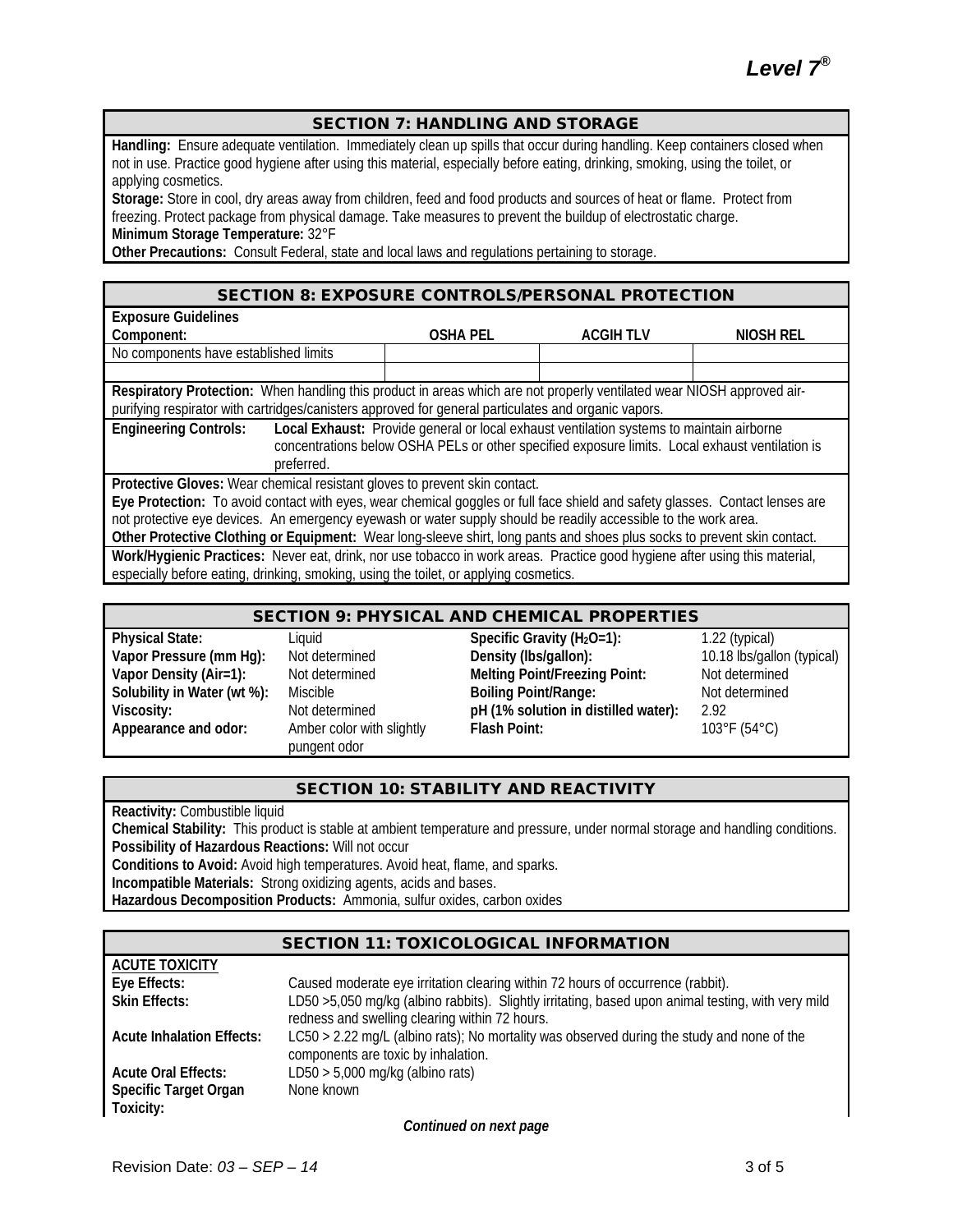# *Level 7®*

| <b>CHRONIC TOXICITY</b>                                                                                            |                                                                                             |  |  |  |
|--------------------------------------------------------------------------------------------------------------------|---------------------------------------------------------------------------------------------|--|--|--|
| <b>Chronic Effects:</b>                                                                                            | Repeated exposure to concentrated product is anticipated to be a skin sensitizer based upon |  |  |  |
|                                                                                                                    | animal testing.                                                                             |  |  |  |
| Carcinogenicity:                                                                                                   | No component is known to have a carcinogenic effect.                                        |  |  |  |
| Mutagenicity:                                                                                                      | No component is known to have a mutagenic effect.                                           |  |  |  |
| Teratogenicity:                                                                                                    | No component is known to have a teratogenic effect.                                         |  |  |  |
| <b>Reproductive Toxicity:</b>                                                                                      | No component is known to have an effect on the reproductive system.                         |  |  |  |
| <b>POTENTIAL HEALTH EFFECTS:</b>                                                                                   |                                                                                             |  |  |  |
| Eyes: Causes moderate but temporary eye irritation.                                                                |                                                                                             |  |  |  |
| Skin: Not anticipated to cause skin irritation with short-term exposure. Long term exposure may result in redness. |                                                                                             |  |  |  |

**Inhalation:** May cause irritation of the upper respiratory tract and lungs.

**Ingestion:** May cause irritation of the digestive tract.

## SECTION 12: ECOLOGICAL INFORMATION

| <b>ENVIRONMENTAL SUMMARY:</b> This product is not anticipated to be toxic to aquatic organisms. |                                                                                                                                                              |  |  |  |
|-------------------------------------------------------------------------------------------------|--------------------------------------------------------------------------------------------------------------------------------------------------------------|--|--|--|
| <b>ECOTOXICITY DATA:</b>                                                                        |                                                                                                                                                              |  |  |  |
| Fish Acute and Prolonged Toxicity:                                                              | Pimephales promelas (Fathead Minnow) - NOEC = 100 mg/L; EC50 > 100 mg/L<br><i>Oncorhynchus mykiss</i> (Rainbow Trout) – $N$ NOEC = 100 mg/L; EC50 > 100 mg/L |  |  |  |
| <b>Aquatic Invertebrate Acute Toxicity:</b>                                                     | Daphnia magna – NOEC = 100 mg/L; EC50 > 100 mg/L                                                                                                             |  |  |  |
| <b>Aquatic Plant Toxicity:</b>                                                                  | Not determined                                                                                                                                               |  |  |  |
| <b>Bird Acute and Prolonged Toxicity:</b>                                                       | Not determined                                                                                                                                               |  |  |  |

**ENVIRONMENTAL EFFECTS:**

| Soil Absorption/Mobility:         | Not determined |
|-----------------------------------|----------------|
| Persistence and degradability:    | Not determined |
| <b>Bioaccumulative Potential:</b> | Not determined |
| Other adverse effects:            | Not determined |

**Honeybee Toxicity:** Not determined

## SECTION 13: DISPOSAL CONSIDERATIONS

**Waste:** Dispose of in accordance with applicable Federal, state and local laws and regulations. **Container:** Triple rinse and recycle the container or dispose of in accordance with Federal, state and local laws and regulations. **RCRA Characteristics:** It is the responsibility of the individual disposing of this product to determine the RCRA classification and hazard status of the waste. If product is disposed of as purchased – D001.

|                  | <b>SECTION 14: TRANSPORT INFORMATION</b>                                                                                                                                                                               |  |  |
|------------------|------------------------------------------------------------------------------------------------------------------------------------------------------------------------------------------------------------------------|--|--|
| DOT:<br>(Ground) | This product is not regulated by the U.S. Department of Transportation in quantities less than 119 gallons.<br>For quantities of 119 gallons or greater:<br>UN1993, Flammable liquid, n.o.s. (ethyl lactate), 3, PGIII |  |  |
| IMDG:<br>(Sea)   | For all sizes: UN1993, Flammable liquid, n.o.s, (ethyl lactate) 3, PG III                                                                                                                                              |  |  |
| IATA:<br>(Air)   | For all sizes: UN1993, Flammable liquid, n.o.s, (ethyl lactate) 3, PG III                                                                                                                                              |  |  |
| TDG:<br>(Canada) | For all sizes: UN1993, Flammable liquid, n.o.s, (ethyl lactate) 3, PG III                                                                                                                                              |  |  |